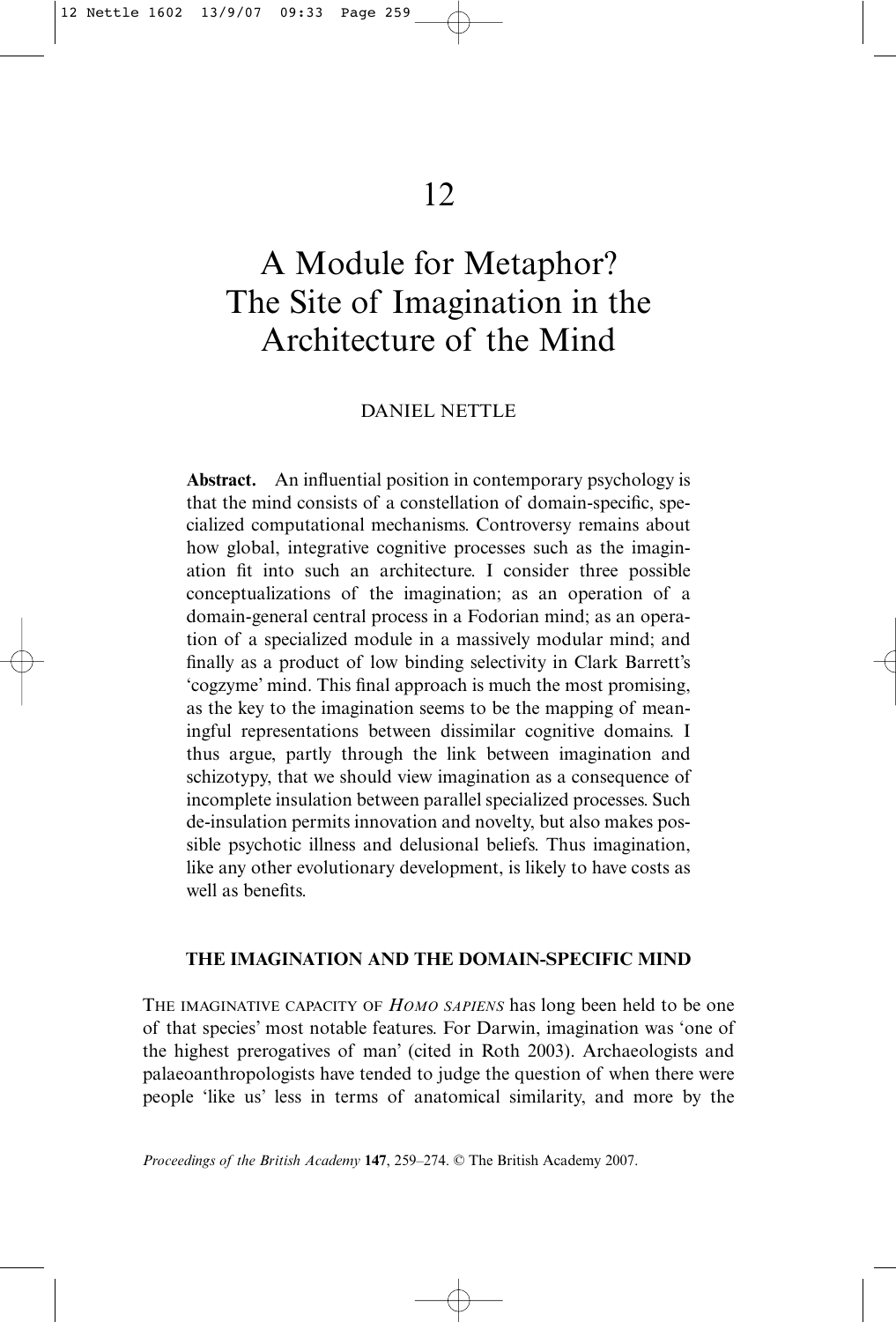presence of clearly imaginative products such as figurines, decoration, and painted representation (Mithen 1996). As Roth points out, the centrality of imagination to what it is like to be human has not guaranteed its centrality within the models of mind developed by scientific psychology. The subject of this chapter is how we might conceptualize the place of the imagination within the overall architecture of the mind. The background to the ideas developed here is the rise of interest in the concept of the domain-specific, or modular, mind (Fodor 1983; Tooby and Cosmides 1992).

Fodor gave the first detailed elaboration of the thesis that much of human cognition is organized into a number of relatively autonomous subcircuits. The key features of these modules are that they are designed to solve a particular task, and act on a particular type of informational input, automatically, without their internal processes being available to other modules, and without drawing on any 'general' cognitive resources such as attention. Thus, the face perception module works fast and completely automatically whenever visual information fulfilling the criteria of being a face becomes available. It is impossible to look at a familiar face but decide not to recognize it until later on, when you have more time. Moreover, the question of how you recognized it (was it the curve of the chin?) is completely unavailable to, for example, the linguistic system. Face recognition is thus informationally encapsulated. It is unlikely that the circuitry that does the recognition is able to do anything that is not face recognition or some task closely modelled on it (recognizing a dog or a doll for example; Kanwisher 2000). Thus, face recognition is a good candidate for a modular process. In accordance with Fodor's criteria for modularity, this leads to a number of ancillary possibilities; chiefly, that it might be possible for brain damage to abolish face recognition capacities without impairing performance on anything much else, and that there might be brain circuits that are active in all and only face recognition tasks. Both of these predictions turn out to be the case, as reflected in acquired prosopagnosia, which is the selective impairment of face recognition capacity, and in the existence of neurons uniquely responsive to faces in the superior temporal sulcus of both monkey and man (Kanwisher 2000; Desimone 1991).

Fodor's model of the mind is a two-tiered one. Whereas a number of specialist tasks such as perception and language are handled by modules, there is also a general-purpose cognitive system that takes the output of the various modules and does characteristically human things with them such as planning, problem-solving, writing books, and so on (Figure 12.1). These processes have all the converse characteristics to modular cognition; slow, voluntary, effortful, and attentionally demanding. Processes within the general-purpose system are unencapsulated, which means in principle that you could write a book about how you deciphered Linear A (using general-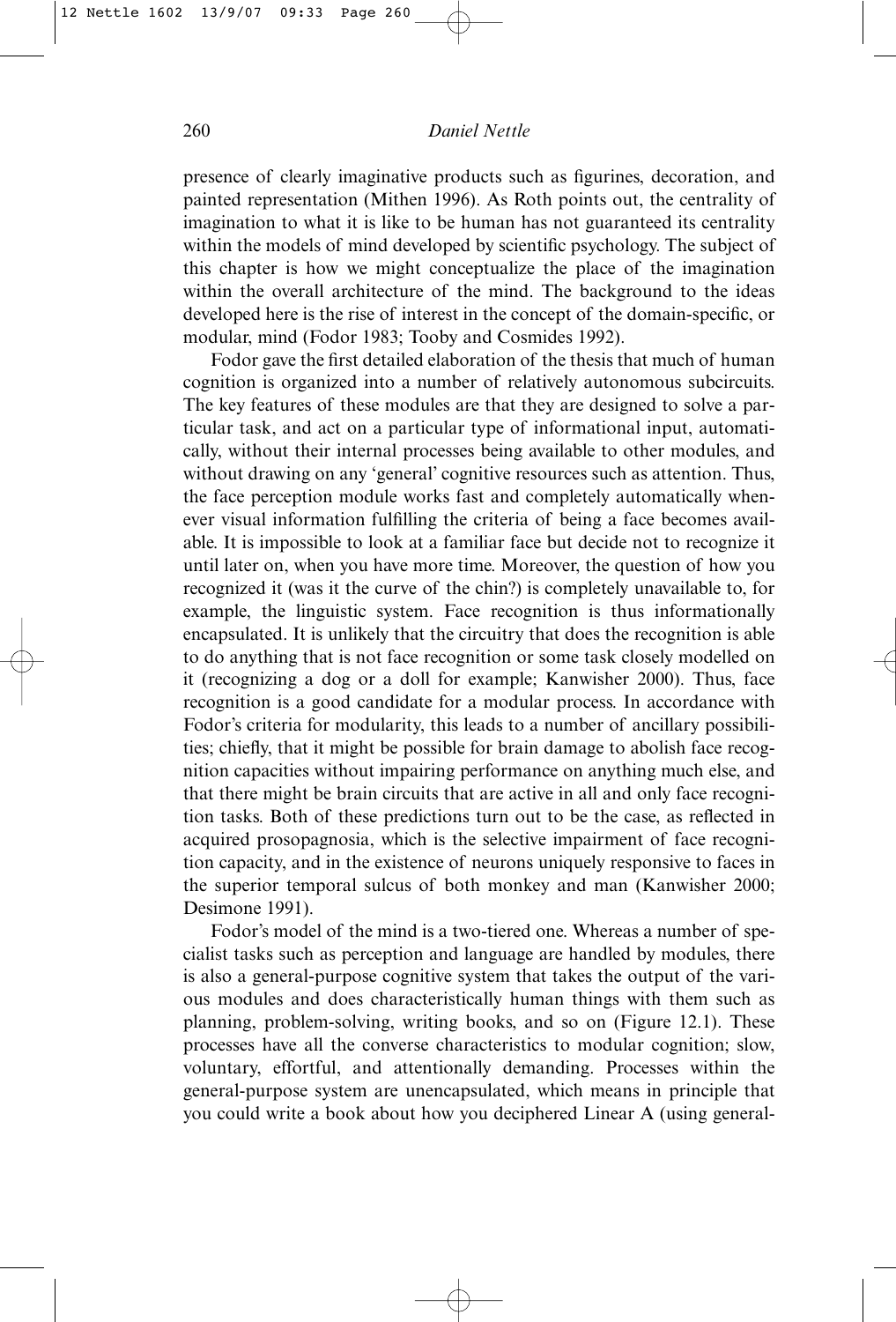purpose cognition) more easily that one about how you parse a sentence of ordinary spoken English (using a language module). Within the Fodorian mind, the imagination, ranging as it does across multiple domains and modalities, cannot itself be a module. The other possibility, then, is to locate it in the general-purpose system with all the other difficult-to-study, important and uniquely human characteristics such as reasoning.



Figure 12.1. Two possible sites of the faculty of imagination in the architecture of the mind. (a) In a Fodorian mind, imagination is a property of domain-general central processes. (b) In a massively modular mind, imagination is a property of some domain-specific central module, designed for some function such as planning or problem-solving.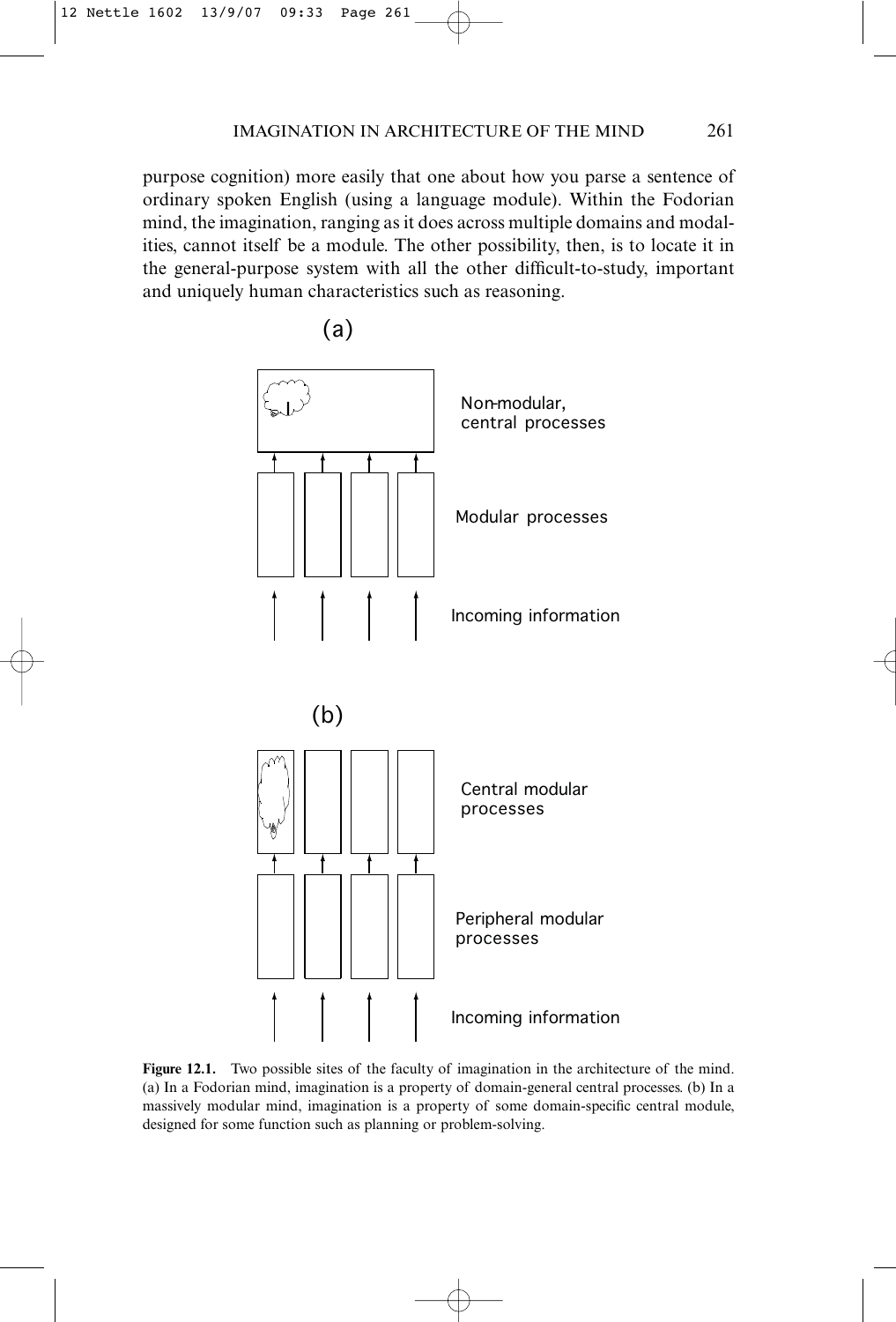If this view is adopted, then imagination falls victim to what Fodor himself, with characteristic iconoclasm, calls the First Law of the Nonexistence of Cognitive Science (Fodor 1983). The thrust of this law is that cognitive science produces good, well-grounded models of basic processes that were not of much interest anyway, and shoves really key human processes such as imagination into the general-purpose system, the workings of which it is hard to get any kind of methodological handle on. Thus, the parts that are scientific are not very cognitive, and the parts that are really cognitive are in a box which might as well say 'And then a miracle happens'. If imagination is a general process, then there is almost nothing we can say about it beyond what it is not, namely localized, specialized, showing evidence of evolutionary design, and so on.

A more recent alternative to the Fodorian architecture is the so-called massive modularity hypothesis (Samuels 1998; Tooby and Cosmides 1992). According to Tooby and Cosmides, the whole mind is organized into a system of specialized processes. These cover not just low-level tasks like Fodor's modules, but all the major cognitive operations humans must perform in order to survive and reproduce. Thus, there would be a module for selecting a mate, one for tracking cooperative interactions with other people, one for thinking about plants and potential foods, one for thinking about the physical movements of objects, one for avoiding being murdered, and so on. The primary argumentation for such pervasive modularity is theoretical. Since the architecture of the mind has been shaped by Darwinian selection, it will end up optimized for solving the recurrent adaptive challenges human beings have faced. Each of those adaptive challenges—feeding, mating, avoiding predation, cooperation—has a different set of rules and constraints, and thus requires specialized cognitive machinery. The things you learn about feeding are really no help in finding a mate, and any system designed to be able to learn the two equally well would be inferior to two specialized systems in the same head, each triggered by the relevant scenarios. Thus, any mind consisting of a general-purpose computer whose resources and algorithms were equipotentially relevant to all the different adaptive domains would always be outcompeted by one that divided up its resources into specialized modules (Cosmides and Tooby 1992, p. 112).

The massive modularity hypothesis, as stated, would naturally lead to the view that the imagination is a module, designed by natural selection for some important task or other, perhaps advanced planning or problem-solving. However, such a view—in which imagination is domain-specific and specialized—seems completely at odds with what imaginative cognition is like, as I shall argue in the next section.

The massive modularity hypothesis, though influential, has raised scepticism, in particular about whether the globality, flexibility, and context-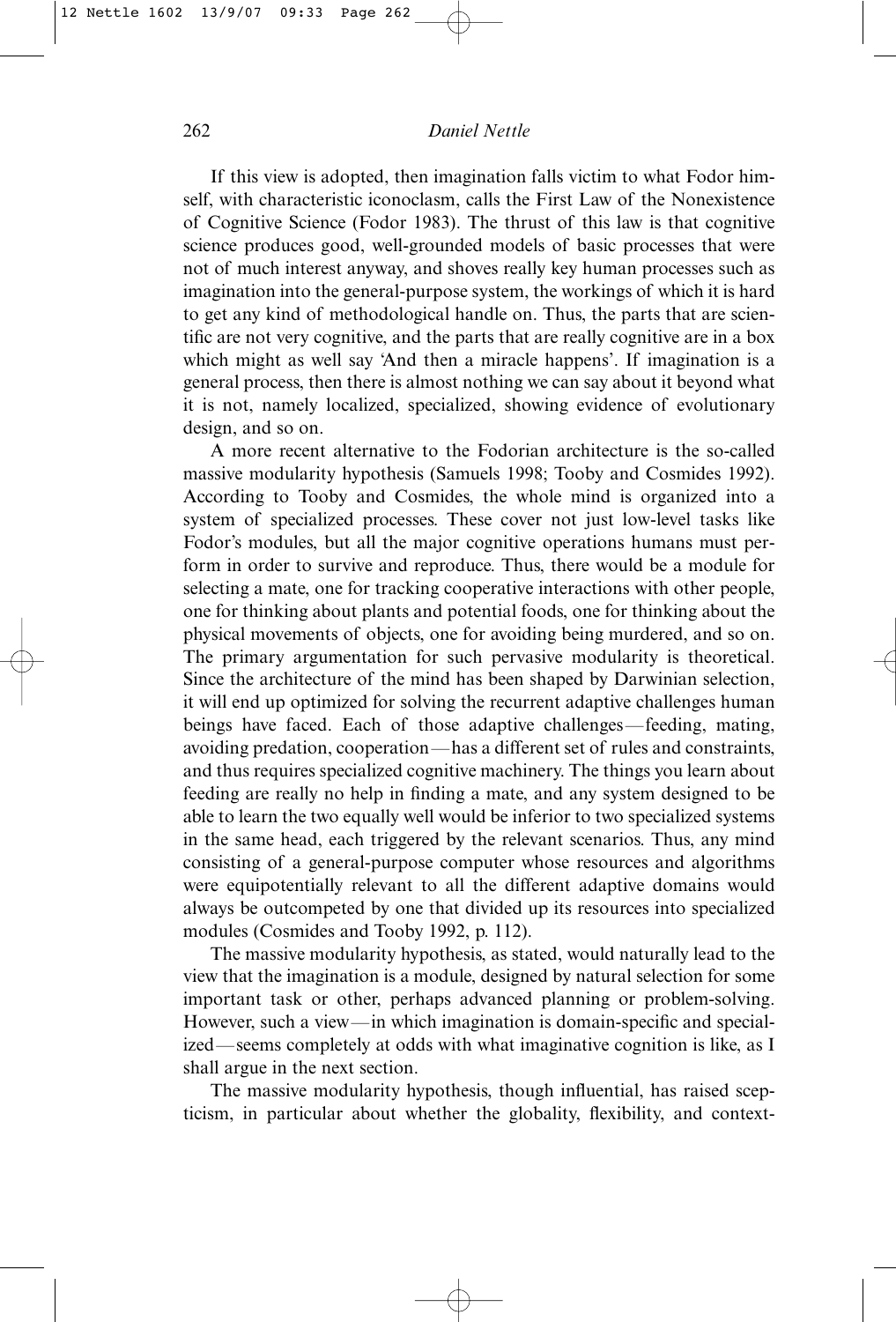sensitivity of (at least some) human thought could originate from a mind entirely composed of autonomous and specialized devices (Over 2003; Stanovich and West 2003). Clark Barrett has recently outlined a model that satisfies Tooby and Cosmides' stipulation that natural selection produces specialized mechanisms, and yet preserves the fluidity and context-sensitivity of Fodor's central processes (Figure 12.2; Barrett 2005). He proposes that specialized cognitive mechanisms should not be seen as separate channels in the mind, but instead are more like enzymes in the chemical soup of the human cell. That is, they have affinities to particular kinds of information, which they bind to and transform in certain ways, just as enzymes have affinities for particular chemical substrates which they catalyse. Thus, for example, there may be a mate selection mechanism that has an affinity for cues of attractiveness in a member of the opposite sex, and turns these into a representation of a mating opportunity. However, crucially, information within the system is not partitioned into separate containers, as in a modular mind, but instead resides in a common mental pool of representations. Individual 'cogzymes' (i.e. specialized mental processes) take representations and transform them in ways specified by their design, but then return them to the common pool, where they are available to other cogzymes. Moreover, one cogzyme may uprate or inhibit another, just as happens with enzymes in complex chemical reactions. What previously appeared to be 'domain-general' processes such as reasoning may instead be complex central processes in the pool of representations that drawn on many different, interacting cogzymes. Barrett's model appears persuasive, and also offers a more satisfying conceptualization of the imagination than either Fodor's ill-defined central processes, or a modular account, as I shall outline in below.



**Figure 12.2.** A Barrettian mind. Representations of information are in a common mental pool, where they interact with specialist cognitive processes or 'cogzymes', which have affinities for particular types of information. Imagination emerges as a consequence of incomplete binding selectivity between representation types and cogzymes.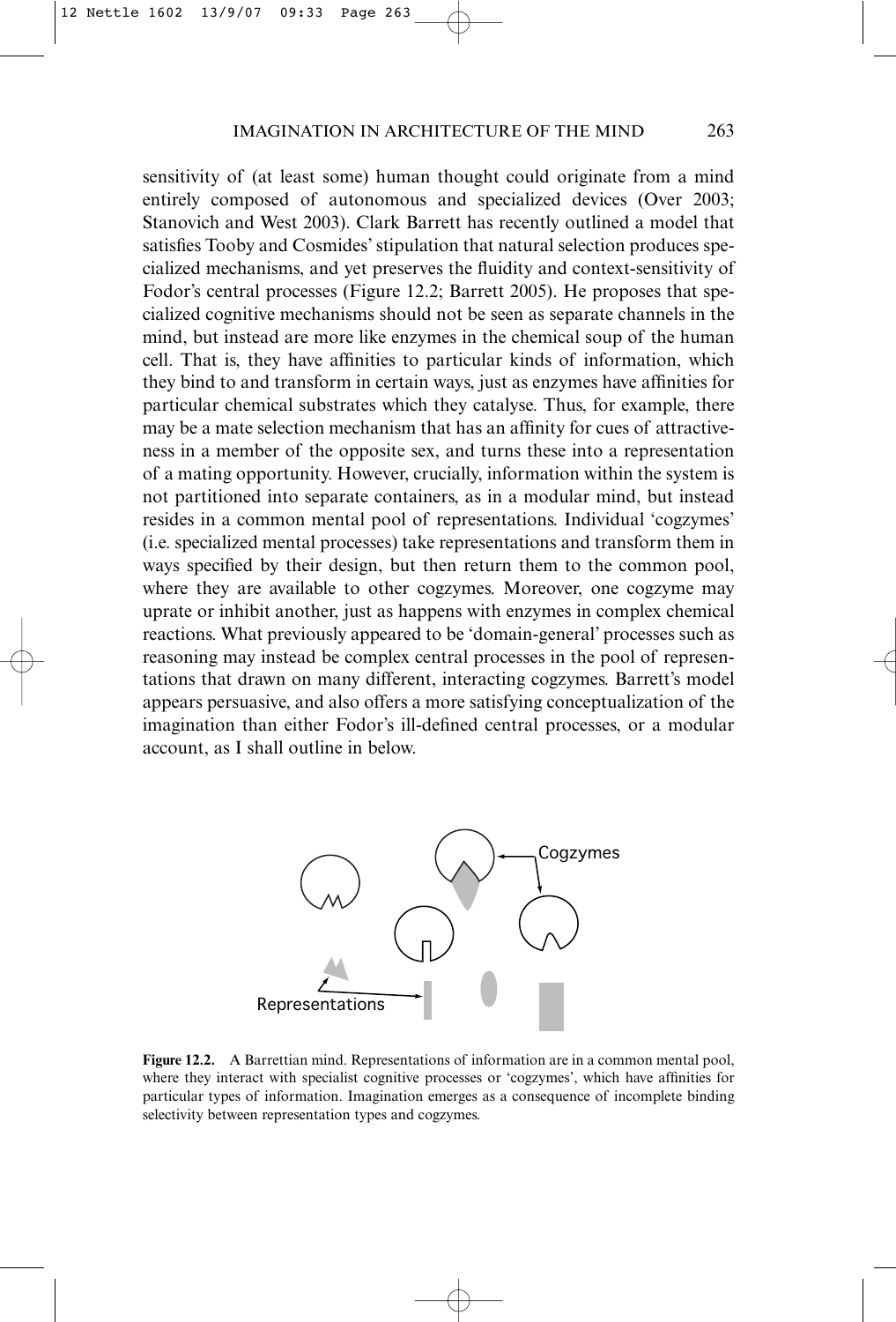# **THE BASIS OF THE IMAGINATION**

As the Introduction to this volume notes, imagination is clearly a multifaceted, family resemblance term. One ordinary-language meaning of the imagination is essentially visual imagery ('seeing in the mind's eye'), while another is counter-factual thinking ('in my imagination, I can see what will happen if the bridge collapses'). Both of these kinds of imagination could easily turn out to be capacities of particular domain-specific processes. For example, cognition about objects in the physical world could usefully make use of both visual imagery and counterfactual reasoning. Indeed, each of these two topics has proved relatively amenable to experimental investigation, suggesting, in accordance with the first law of the non-existence of cognitive science, that they are probably not the phenomena of greatest interest. However, there is another sense of imagination, which seems closer to the sense in which imagination is a true hallmark of modern human cognition. This is the sense in which a poem, a scientific theory, or a mathematical proof could be said to have required a leap of the imagination.

The key to imagination in this sense seems to be the production of a novel representation from an input by bringing to bear information from another domain. Let me illustrate this point with two brief examples that would by common consensus be considered highly imaginative. First, consider Sylvia Plath's poem *Old Ladies' Home*. Plath describes the residents of an elderly persons' home as, 'Frail as antique earthenware/One breath might shiver to bits'. We have an intuitive, evolved, specialized way of thinking about persons (social intelligence), and the natural currency of that intuitive process is things like beliefs, desires, and intentions. For physical objects, there is a different intuitive processing (physical intelligence) centred around spatial position, physical integrity and object permanence. Plath here uses the language of the latter to talk about the former, drawing out the isomorphism that the death of an agent is in the domain of social cognition what the loss of object integrity is in cognition about physical objects.

Describing the activity of the ladies, the poet writes, 'Needles knit in a bird-beaked/Counterpoint to their voices'. One can almost hear the clickclick of the needles in the sound of the first of these two lines, through the repeated initial *n* sound followed by repeated *b*. However, we are normally unaware of the acoustic resemblances of language to non-linguistic sounds, since an automatic domain-specific process intervenes to turn speech into meaning. Writing and reading poetry generally, as here, requires taking the line and treating it not just as language, but also as a non-linguistic stream of sound. In other words, the signal must be allocated *both* to linguistic processing, and to non-linguistic sound processing, yielding in both cases some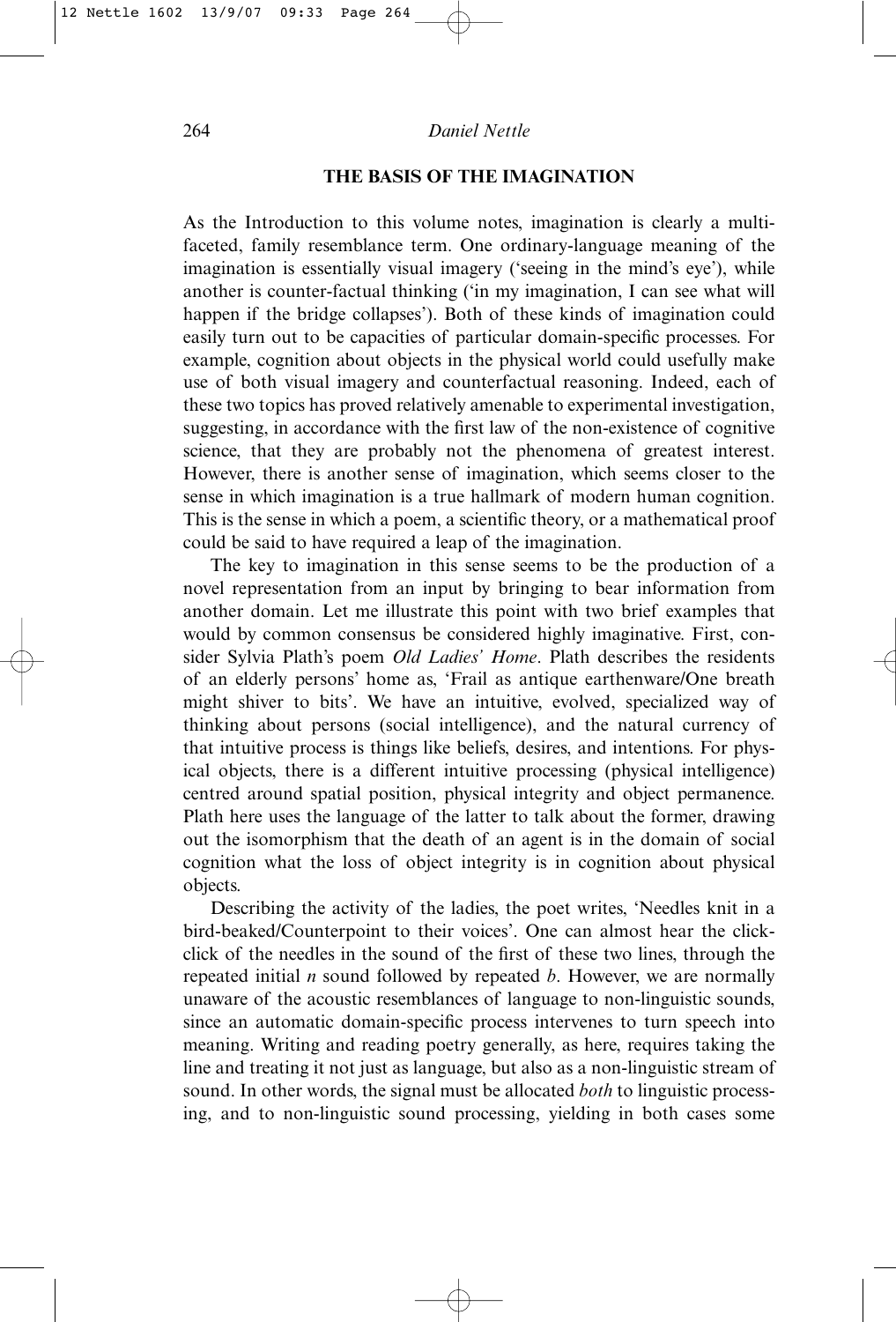representation of the knitting process, namely the linguistic semantics of knitting and something like its actual sound.

Plath finishes the poem 'And Death, that bald-headed buzzard/Stalls in halls where the lamp wick/Shortens with each breath drawn.' Once again, the meaning of this sequence involves taking a subject that would normally be allocated to social cognition (the ladies), and using schemas to do with predation or scavenging (the buzzard), and combustion, which is part of intuitive physics, to reframe their impending mortality.

As a second example, consider the development of game theory by Nobel prize winner John Nasar (1998). Game theory is a framework for considering the likely evolution of behaviours, in scenarios where the payoff to an actor depends not only on his or her own behaviour but on that of others with whom he or she interacts. A classic game-theoretic scenario would be the decision how long fishermen should wait before re-fishing a depleted salmon river. The individually rational decision might be to wait until the salmon are completely grown and fish them then. However, a rational person, realizing that the others will realize that it is rational to wait until the salmon are fullgrown, will wait until a month *before* this, and fish without competition. However, a rational person, realizing that the others will work this out and start fishing one month before the salmon are full-grown, will only wait until *two* months before. And so on.

Modelling the outcome of these types of interaction turns out to be quite simply done using some basic mathematics. You simply treat the actors as a physical system governed by a matrix of payoffs and a maximization function. Nash's work is imaginative because this is not the usual way of thinking about people. Game theory fundamentally concerns human social interactions. Again, we would normally think about these with an intuitive belief/desire psychology—what the fishermen *want*, when they *intend* to fish and so on. Thinking about the salmon problem, folk psychology just tells us that the fishermen *want* and *intend* to wait, but game theory tells us that the salmon will get fished early despite everyone's intentions to the contrary. (Natural selection, of course, 'knows' this, which is why it has given us such emotions as moralistic outrage, anger and guilt.) Thus, Nash's imaginative leap lies in applying mathematics, an outgrowth presumably of specialized cognition for thinking about objects in the physical world, to the social domain, where normally another, quite different, specialized process would be in force.

The common thread in poetry and game theory is metaphor, in the broad sense of 'a mapping or transfer of meaning between dissimilar domains' (Modell 2003). The imaginative creations involve seeing that a problem within one domain (of language or social interaction) can actually be processed, perhaps simultaneously, in another (sound or physical systems).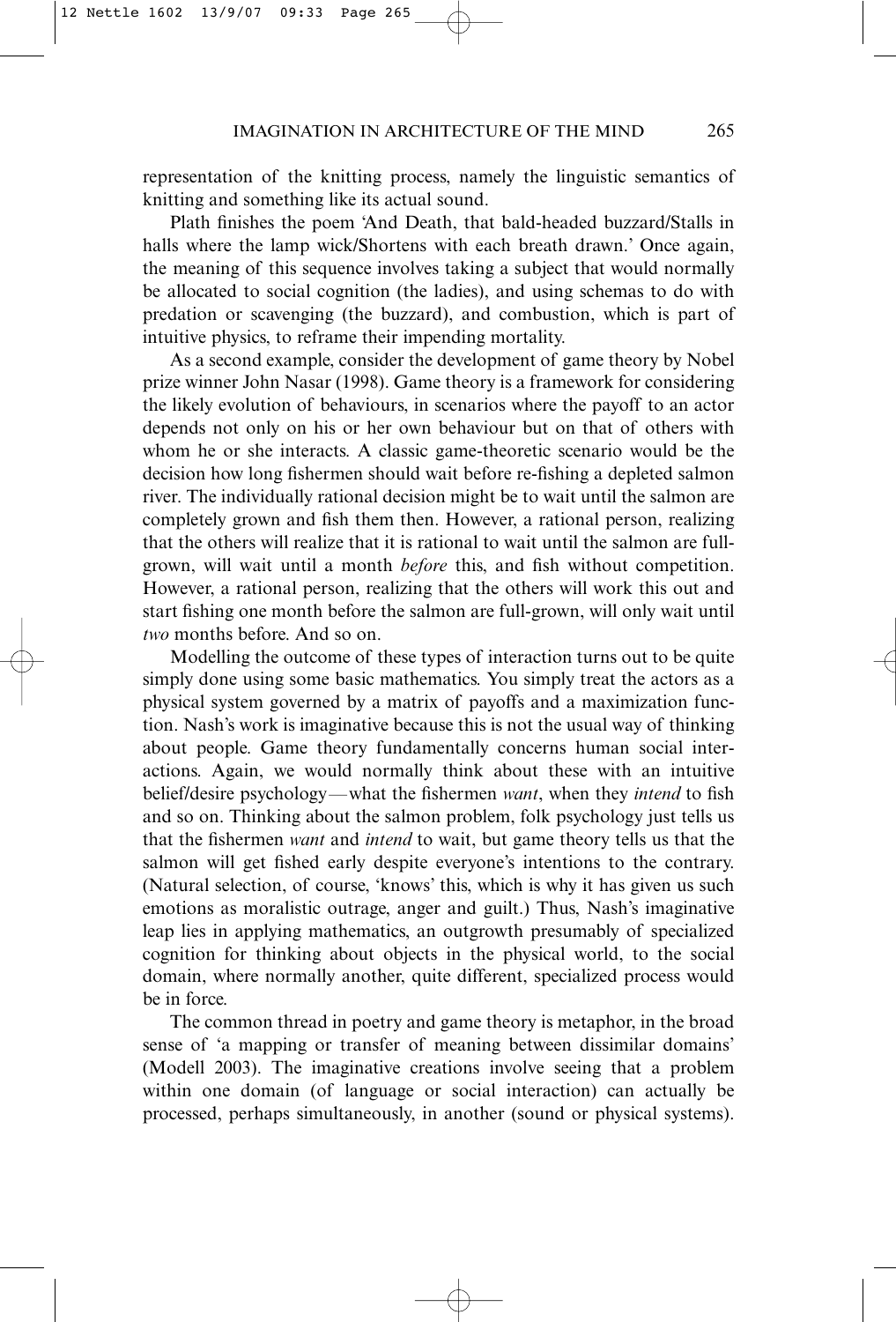This results in a novel representation that would not have been available by following the normal algorithms internal to the domain in which the problem was first conceived (Chiappe 2000).

It is unclear that insights such as Plath's or Nash's can be produced by the application of deliberate cognitive effort. Indeed, it is unclear that the imaginative leap, as distinct from the solving of the details, need be slow or voluntary. It seems more likely that this kind of cognition arises where cognitive operations from one domain spontaneously interact with the information that properly belongs to another. In Barrett's (2005) terms, the cogzymes designed to take information relating to, say, naive physics, interact with representations of the social world, or vice versa. This 'non-selectivity' in the cogzyme pool could well reduce average efficiency in carrying out everyday cognitive tasks, but it produces occasional moments of arresting creativity. The appropriate metaphor for capturing the basis of the imagination using the cogzyme model would be that of 'binding selectivity'. In biochemical systems, enzymes with high binding selectivity only interact with a very narrow range of substrate molecules. Enzymes with lower binding selectivity would react to some degree with a much wider range of molecules. Lowering average binding selectivity in a system would increase the number and complexity of different reactions in response to different chemical inputs, though it might also render more chaotic and inefficient the production of key reactions.

Steven Mithen has been a champion of the view that truly modern cognition, with its symbolic and artistic capacities, arises not from the development of additional domain-specific capacities, but from the partial breakdown of inter-domain cognitive barriers (Mithen 1996). Within the Barrett model, we might rephrase this by saying that in the modern mind, binding selectivity of cogzymes to different information types has become lower, producing creative imagination of the type we have discussed. This hypothesis seems compelling, but has scarcely been studied in the experimental psychology laboratory, in part due to the difficulty of getting an experimental handle on the types of cognitive processes required. One fruitful source of evidence for the informational fluidity model is to be found in studies of psychopathology, particularly schizophrenia. This requires, first of all, an explanation of the link between psychopathology and creative imagination.

#### **IMAGINATION AND PSYCHOPATHOLOGY**

It may seem a leap to move from imagination to cognitive functioning in schizophrenia, but there are reasons for doing so. A full review is beyond the scope of this chapter (see Nettle 2001). Suffice it here to say that there is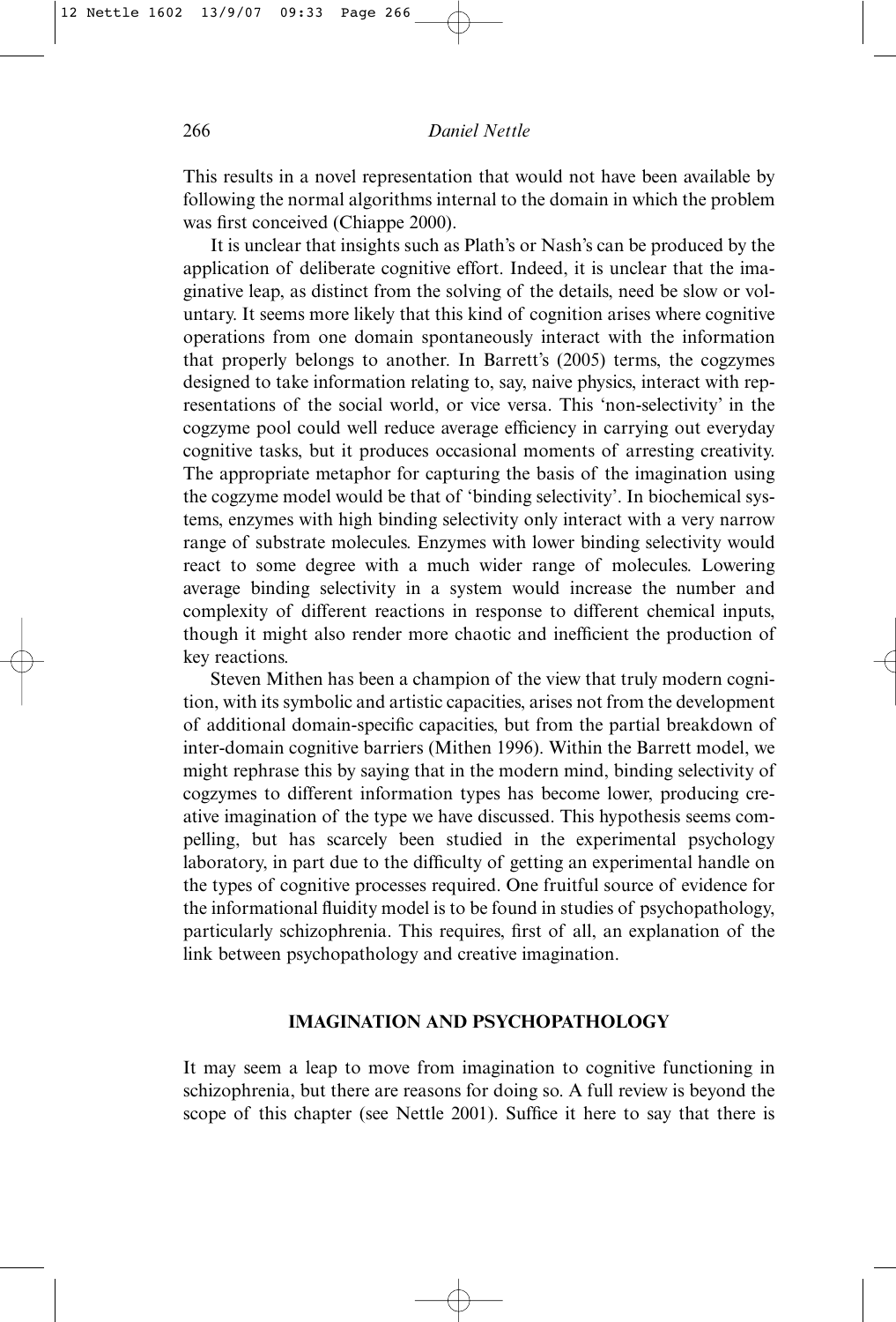evidence of increased rates of psychopathology, including psychosis, in individuals judged by society to be highly creative (Ludwig 1988; Richards *et al.* 1988), and in their first degree relatives (Heston 1966; Karlson 1970; Richards *et al*. 1988). Moreover, the contents of psychotic states can only be described as imaginative. Patients often have elaborate systems of delusional beliefs, in which real events and facts will be minutely and consistently interwoven with non-veridical constructions, often fantastical or paranormal in nature. Paranoid thinking contrives to discover ingenious connections between apparently disparate domains, and the characteristic 'crooked logic' of thought disorder involves generating novel connections in much the way that the imaginative examples given in the previous section do. (On the connection between positive symptoms of psychosis and the imagination, see also Currie 2000.) Nash himself was of course affected by psychosis for many years.

Perhaps most importantly, there is evidence of a shared cognitive style in what we would recognize as imaginative cognition and in psychosis. People diagnosed with schizophrenia show relative impairments on a wide variety of psychological tasks. One exception is those tasks that have been proposed as measures of creativity. An example is the alternate uses test, in which the participant has to come up with as many different uses for an everyday object as possible. As the banal uses are soon exhausted, much of the variation on this task arises from the person's ability to draw possible uses from completely different domains than that for which the object is designed. Schizophrenia patients show a large advantage on this task compared with controls, and indeed, when a group of 'highly creative' normals were tested, their performance was essentially indistinguishable from that of the patients (Keefe and Magaro 1980). A similar pattern is found on a task where non-standard, novel criteria for sorting objects must be devised by the subject (Dykes and McGhie 1976). The performance of schizophrenia patients is enhanced. This is in sharp contrast to tasks where more obvious sorting criteria set by the experimenter must be discovered and adhered to, such as the Wisconsin card sorting task, where patients are impaired relative to controls.

Researchers studying schizophrenia distinguish between the condition itself, and the cognitive or personality style that underlies it. For the former to develop requires the presence of the latter, but the latter may also be found in subclinical or even benign form, and only in some cases is converted into frank psychotic illness. The underlying personality configuration is known as schizotypy (Claridge 1997). Schizotypy is conceptualized as a continuous trait. It can thus be measured within the general population using standard personality scale designs (Mason *et al.* 1995). Psychotic (bipolar as well as schizophrenic) patients are reliably high scorers on these scales, but there are also high scorers with no history of treated mental illness (Nettle 2006).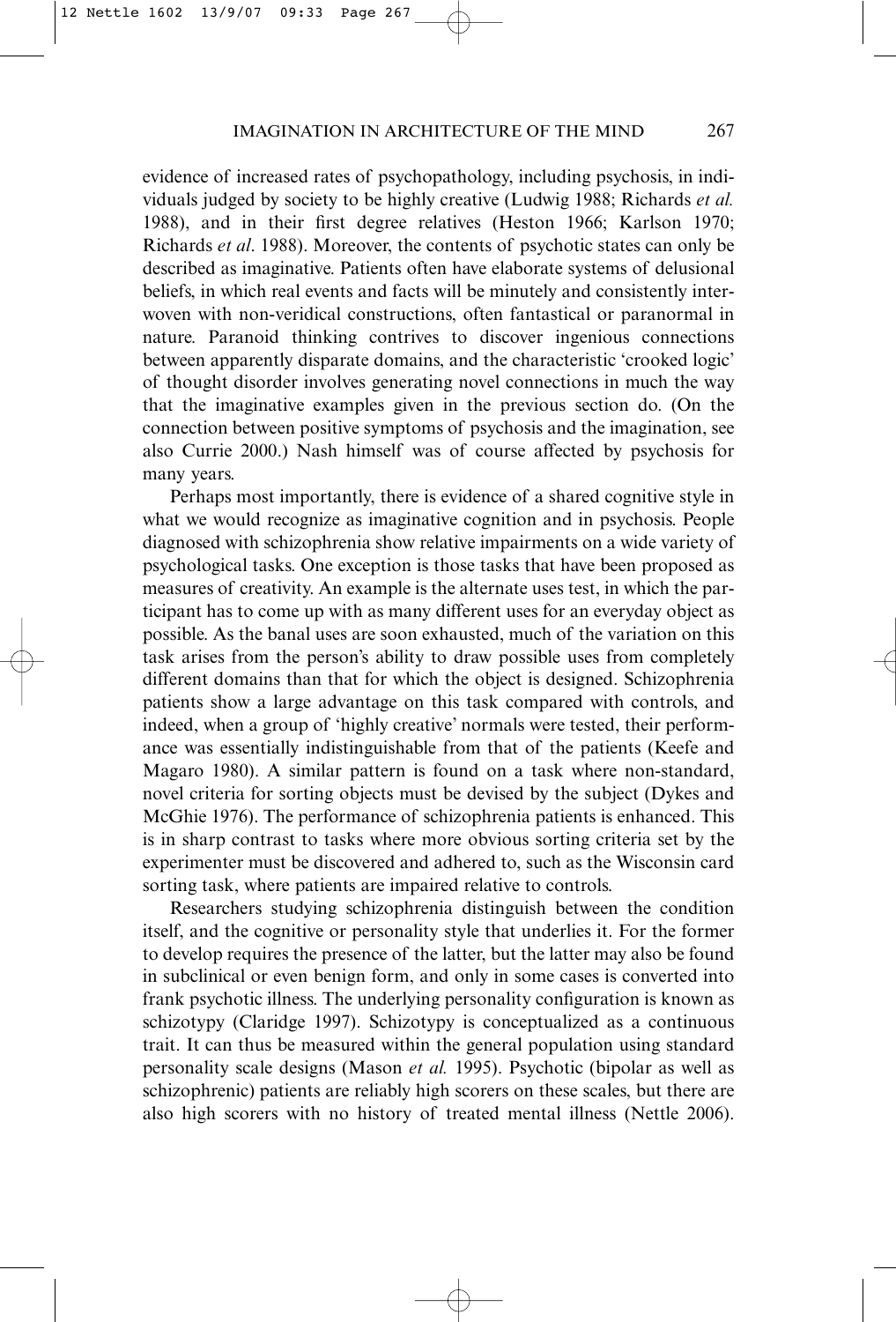Factor analysis of schizotypy scales reveals several independent subdimensions (Claridge *et al*. 1996). In particular, a factor relating to unusual ideas, beliefs and experiences (which are the positive symptoms of schizophrenia) can be reliably separated from a factor characterized by anhedonia (say what this means) and social withdrawal. This latter factor corresponds to the negative symptoms of schizophrenia. It is the positive, unusual ideas factor that has generally been related to creativity or imagination (Schuldberg 2000). For example, poets and visual artists score higher than controls, and as highly as schizophrenia patients, on the Unusual Experiences schizotypy scale (Nettle 2006).

Schizotypes (by which it is meant high scorers on schizotypy scales who are psychiatrically normal) have often been used in research as models for schizophrenia (Claridge 1997). This is because they are presumed to show many of the cognitive hallmarks of schizophrenia without the medication, negative symptoms, institutionalization, stigma, and frank psychosis that make cognition in schizophrenia hard to study. However, schizotypes can also be used as a model of highly active imagination. There are several justifications for so using them. First, there are the conceptual similarities and epidemiological links between serious mental illness and imaginative creativity, as noted above, and schizotypy is the linking construct. Second, schizotypy scores are elevated among arts students (O'Reilly *et al.*, 2001), and among poets and visual artists (Nettle 2006), relative to the general population. Third, scores on the positive dimensions of schizotypy scales (those which measure unusual beliefs and experiences) correlate with performance on tasks that have been proposed as measures of creativity (Green and Williams 1999; Weinstein and Graves 2002). One such task is the Remote Associates Test (Mednick 1962). Here, participants have to find a word that links three others presented to them, such as Manners–Round–Tennis, where the link word is Table. The solution requires accessing simultaneously a number of competing meanings in disparate semantic domains. Other tasks correlated with positive schizotypy include generating as many words as possible beginning with a given letter, completing a partial diagram in as many ways as possible, or generating as many different or original instances or uses for a stimulus as possible. Thus schizotypes seem, from multiple perspectives, to represent the workings of an active imagination.

#### **COGNITIVE MECHANISMS IN SCHIZOTYPY**

It has long been known that schizophrenia patients show a marked impairment on tasks where one source of information has to be ignored and another attended to. They show more intrusions and interference from the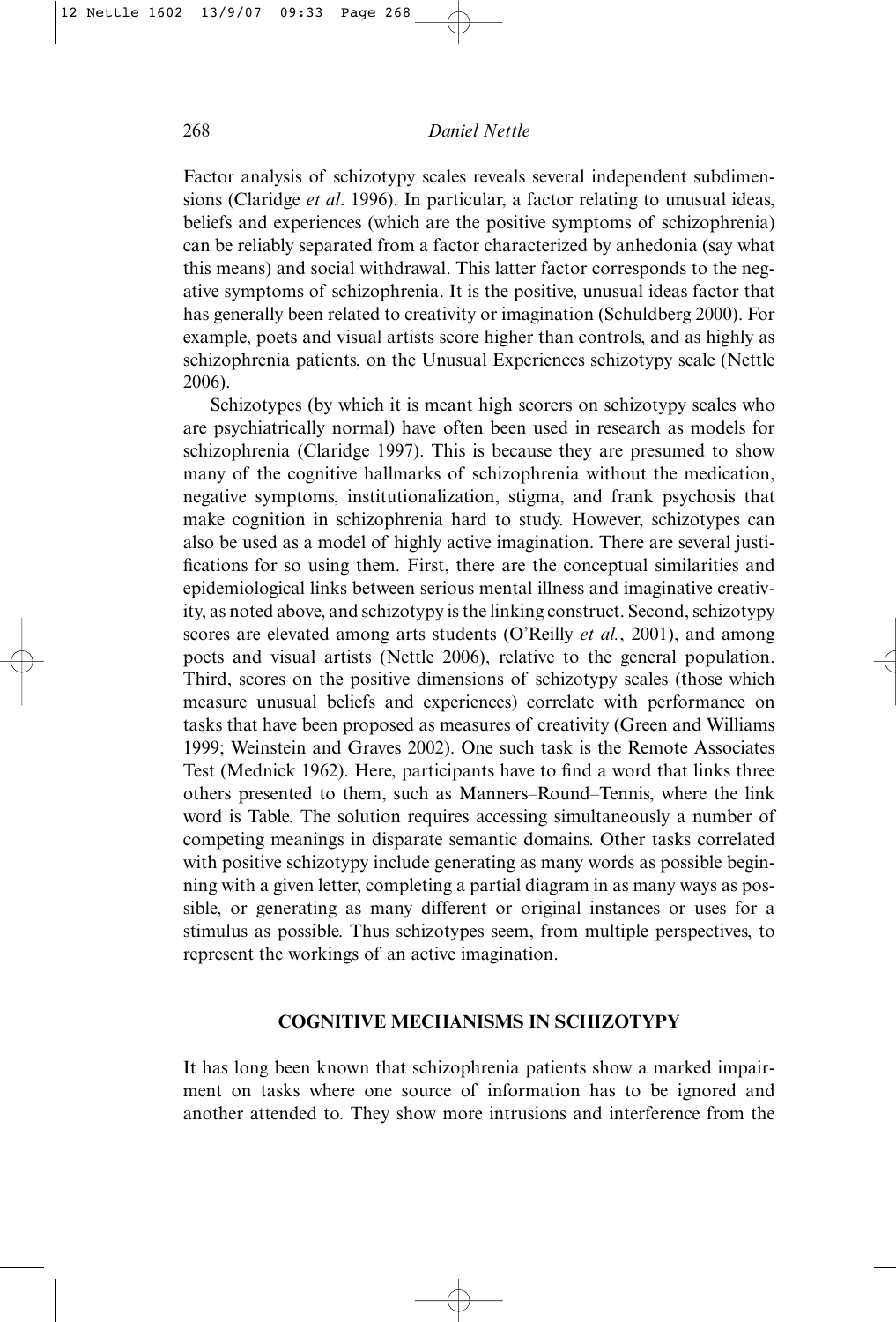ignored channel in dichotic listening experiments than controls (Wishner and Wahl 1974). This has been interpreted as a defect in the mechanism that limits the flow of information into conscious awareness to that which is the current object of attention. However, the account could just as easily be framed in terms of an inherently low binding selectivity of specialized processing mechanisms.

Support for this view also comes from various types of priming experiment. In normal volunteers, pre-exposure to a word such as DOG decreases reaction time to recognize a word such as CAT. There is some evidence that in schizophrenia patients and in schizotypes, this priming is abnormally quick and potent (Spitzer *et al.* 1993, Evans 1997). Of particular interest here is the suggestion that the performance of some patients is particularly enhanced compared to controls when the semantic relationship between prime and target is indirect, as in LION-STRIPES (Spitzer *et al*. 1993). The priming seen here is best explained by the prime activating the representation of TIGER, which activates the representation of STRIPES. One is tempted to say that this is a rather imaginative association, and the schizotypal enhancement presumably arises from their semantic representations interacting rather more freely than in controls. Schizotypes judge two loosely associated words to be more closely related in meaning than controls do (Mohr *et al.* 2001), though their associations do not become completely indiscriminate.

Priming can also be negative. In general, subjects show a reaction time *increase* to name a word when, in the previous phase of the experiment, they have had to ignore the same word. This is presumed to occur because in the 'ignoring' phase, the representation of the stimulus is inhibited, and this inhibition has then to be overcome when, in the next phase, the same representation needs to be accessed. High schizotypes, however, show reduced inhibition (Beech and Claridge 1987; Beech *et al.* 1989). If anything they show some facilitation from having seen the word before. When the ignored word in the priming phase is semantically related to (rather than identical to) the word they then have to name (e.g. CAT–DOG), high schizotypes are clearly facilitated, whereas low schizotypes are inhibited (Beech *et al.* 1991). The best interpretation of these effects is that streams of processing that should be inhibited by attentional set are not inhibited in high schizotypes; instead, multiple processing streams remain active and can affect each other.

The core feature of schizotypal cognition thus has been described as 'an inability to exclude from intrusion into consciousness material from either external stimuli or internally stored associations . . . [which would be] normally excluded because of their irrelevance to ongoing activity' (Maher 1983). The positive symptoms of psychosis, delusions and hallucinations, are of course the examples *par excellence* of this leaky filter (Frith 1979). The view can be rephrased in the terms of Barrett's cogzyme model. Schizotypal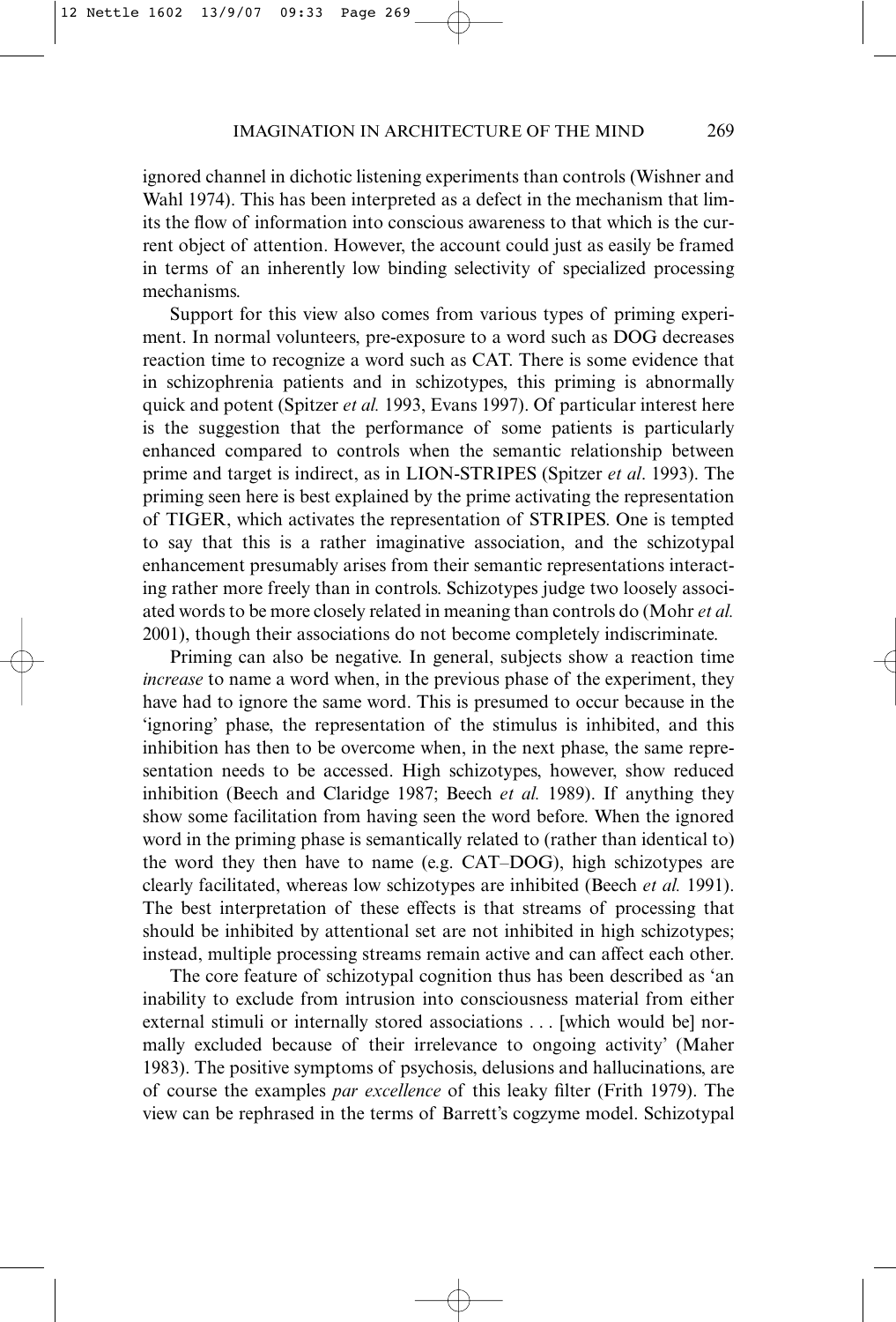cognition, then, involves a broader range of interactions between mental representations and cogzymes than would otherwise be observed, and consequently there is a broader set of cogzyme–representation pairings, both above and below the level of consciousness.

Priming effects related to schizotypy occur at very fast presentation speeds, when the participant may not even be consciously aware of the prime (Beech *et al*. 1989). In the indirect priming example, the semantic circuit for LION should not, in a sense, activate the meaning of STRIPES. Semantic activation should spread laterally only a small distance, and be subject to sharp inhibition beyond this. The alternative is a world of chaotic and numinous associations. However, in schizotypy, the leakage or facilitation of partconnected semantic representations is super-normal. The negative priming and dichotic listening examples can be interpreted in the following way. Attention should inhibit certain specialized and automatic processing streams (for reading or monitoring a sound source, for example) when they are not useful to the current task demand (which is to ignore them). However, in schizotypes, these inhibitory processes are reduced in effectiveness.

This formulation explains perfectly the double dissociation with schizophrenia patients in divergent versus convergent tasks. They are relatively impaired when they have to follow an experimenter's criteria for sorting items/cards into groups or categories, and relatively enhanced when they have to come up with their own idiosyncratic ones. They are impaired on IQ tests, but have an advantage on the novel uses task. Increasing the number of cogzyme–representation interactions is bound to reduce the efficiency of a convergent task in which only one interaction is actually needed. On the other hand, it will increase the fecundity of precisely that set of tasks where it is the number or richness of different interactions that is measured namely, tasks of divergent thinking. It also explains some of the brain imaging findings with respect to schizophrenia. Imaging studies have reliably found differences in activity in the schizophrenic and non-schizophrenic brain. However, the nature of the difference depends very much upon the task. No single area reveals itself as consistently hyper-active or hypo-active. Instead, there is a marked tendency for multiple areas to remain active in the patients, even in tasks which in normal subjects would shift the locus of activation to one particular (specialized) brain region. Thus, the underlying abnormality may be one of how a whole circuit of brain regions allocate their activity appropriately for a given situation (Andreasen *et al.* 1998).

Given that we have defined the essence of imagination as a mapping of meaning between dissimilar domains, and taking schizotypy as a model of the imagination at its most productive, we can thus define imagination as the often simultaneous interaction of multiple cogzyme–representation pairings.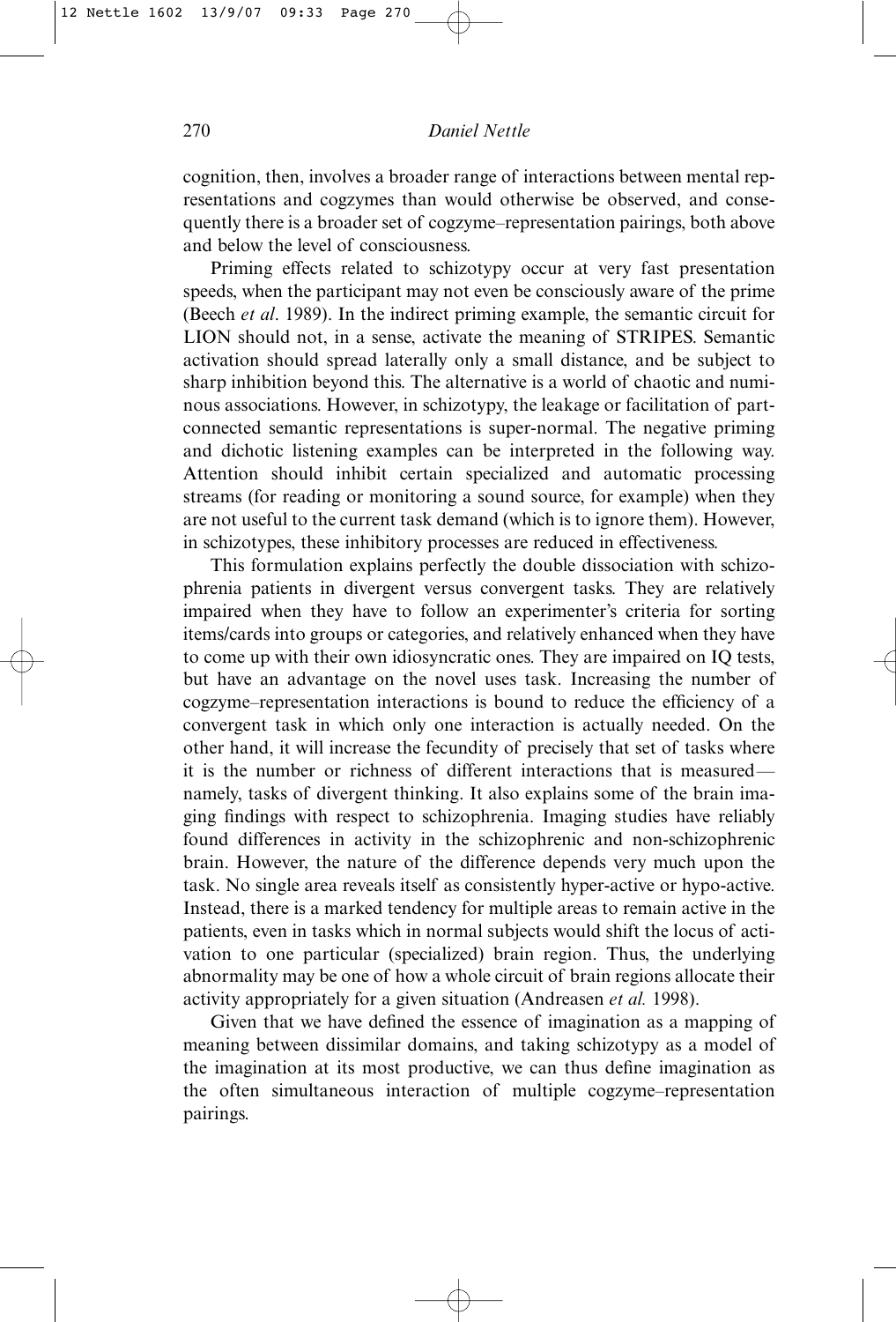## **CONCLUSIONS: IMAGINATION AS LOW BINDING SELECTIVITY**

We have examined some evidence for a tentative hypothesis that the cognitive basis of the imagination is enhanced cross-talk between different specialized processing types. The psychological effect of this cross-talk is an enhanced ability to process one type of thing as if it were another, or to make semantic links between apparently unrelated entities. Some caveats are in order, though. Many of the experimental examples reviewed, such as semantic priming or dichotic listening, have concerned lateral activation and inhibition *within* the same processing domain (word meaning or hearing). The examples of imaginative thought we have reviewed concern making a mapping *between* quite different domains, for example, seeing people as physical systems, or language as non-linguistic sound. It would be illuminating to investigate whether high schizotypes are enhanced on a task where a problem normally allocated to one domain has to be processed using another. If schizotypy is related to some general systemic property of the brain, then within-domain fluidity may correlate with between-domain fluidity, but this has not yet been demonstrated.

To return to the overall picture of cognitive architecture presented at the outset, it is clear from this view that imagination is neither a domain-specific process itself, nor a domain-general capacity that operates on the output of domain-specific processes. Instead, it is a product of incomplete informational encapsulation between processes that themselves show evidence of specialized design. In other words, specialized mechanisms show lowered or incomplete selectivity for particular types of information.

Steven Mithen may well be right (Mithen 1996) to argue that the key to the truly modern human mind was not the addition of new specialized abilities but the partial breakdown of the barriers between the existing ones. This is generally viewed as a highly adaptive change, permitting a flowering of new creative behaviours and innovations. However, it is worth remembering that all evolutionary changes have costs as well as benefits. The effective insulation of different cognitive processes from each other has functional advantages in terms of the convergent efficiency of those processes within their proper domain. The breakdown of separation between them may reduce their efficiency, and lead to some other non-adaptive results. For one thing, around 1% of the human population, those individuals, perhaps in which the binding selectivity is lowest, is afflicted by socially and practically impairing psychotic illness. More generally, the breakdown of processing separation between natural history, intuitive physics, and social cognition has some odd and not necessarily functional consequences. Most human beings believe in supernatural agents whose desires and intentions affect natural forces; many believe in astrological systems whereby natural cycles affect human motives;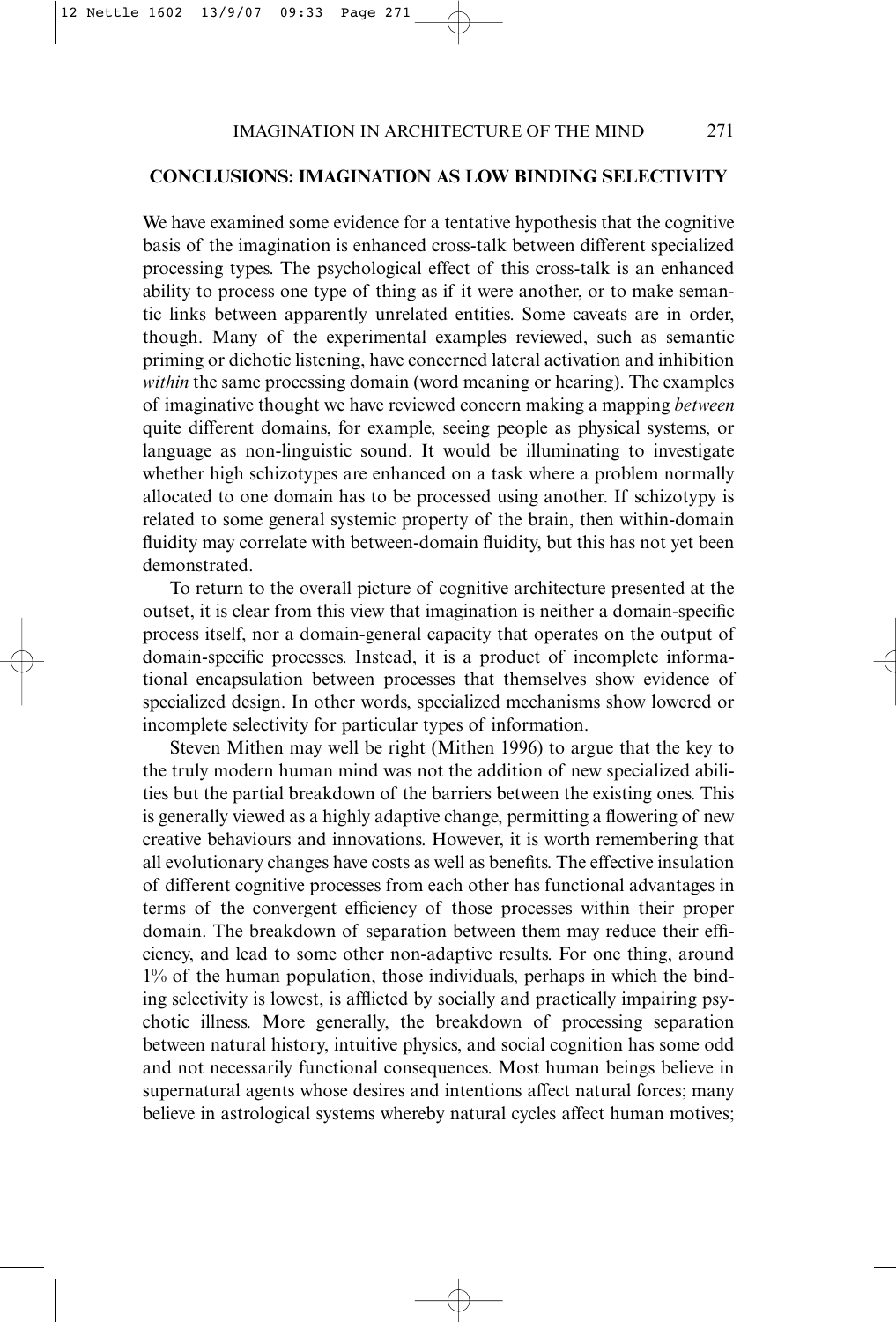many believe in telepathy, animism, shamanic possession, or Cabbalistic speculation. These strange cross-modal beliefs—in which implausible associations between events in one domain and consequences in another are considered as real—may reflect a real cost of the low binding selectivity mind. What the compensatory benefit may be is beyond the scope of this paper, but whatever it is, it has been sufficient to allow *Homo sapiens,* the imaginative ape, to dominate the globe in a manner achieved by no other primate.

#### **References**

- Andreasen, N. C., Paradiso, S. and O'Leary, D. 1998: Cognitive dysmetria as an integrative theory of schizophrenia: A dysfunction in cortical-subcortical-cerebellar circuitry? *Schizophrenia Bulletin,* 24, 203–218.
- Barrett, H. C. 2005: Enzymatic computation and cognitive modularity. *Mind and Language,* 20, 259–287.
- Beech, A. R. and Claridge, G. 1987: Individual differences in negative priming: relations with schizotypal personality traits. *British Journal of Psychology,* 78, 349–356.
- Beech, A. R., Baylis, G. C., Smithson, P. and Claridge, G. 1989: Individual differences in schizotypy as reflected in measures of cognitive inhibition. *British Journal of Clinical Psychology,* 28, 117–129.
- Beech, A. R., McManus, D., Baylis, G. C., Tipper, S. and Agar, K. 1991: Individual differences in cognitive processes: Towards an explanation of schizophrenic symptomatology. *British Journal of Psychology,* 82, 417–426.
- Chiappe, D. L. 2000: Metaphor, modularity and the evolution of conceptual integration. *Metaphor and Symbol,* 15, 137–158.
- Claridge, G. (ed.) 1997: *Schizotypy: Implications for Illness and Health*. Oxford: Oxford University Press.
- Claridge, G., McCreery, C., Mason, O., Bentall, R., Boyle, G. and Slade, P. 1996: The factor structure of 'schizotypal' traits: A large replication study. *British Journal of Clinical Psychology,* 35, 103–115.
- Currie, G. 2000: Imagination, delusion and hallucinations. *Mind and Language,* 15, 168–183.
- Desimone, R. 1991: Face-selective cells in the temporal cortex of monkeys. *Journal of Cognitive Neuroscience,* 3, 51–67.
- Dykes, M. and McGhie, A. 1976: A comparative study of the attentional strategies of schizophrenic and highly creative normal subjects. *British Journal of Psychiatry,* 128, 50–56.
- Evans, J. L. 1997: Semantic activation and preconscious processing in schizophrenia and schizotypy. In Claridge, G. (ed.), *Schizotypy: Implications for Ilness and Health*. Oxford: Oxford University Press, 80–97.
- Fodor, J. A. 1983: *Modularity of Mind*. Cambridge, MA: MIT Press.
- Frith, C. D. 1979: Consciousness, information processing and schizophrenia. *British Journal of Psychiatry,* 134, 225–235.
- Green, M. J. and Williams, L. M. 1999: Schizotypy and creativity as effects of reduced cognitive inhibition. *Personality and Individual Differences,* 27(2), 263–276.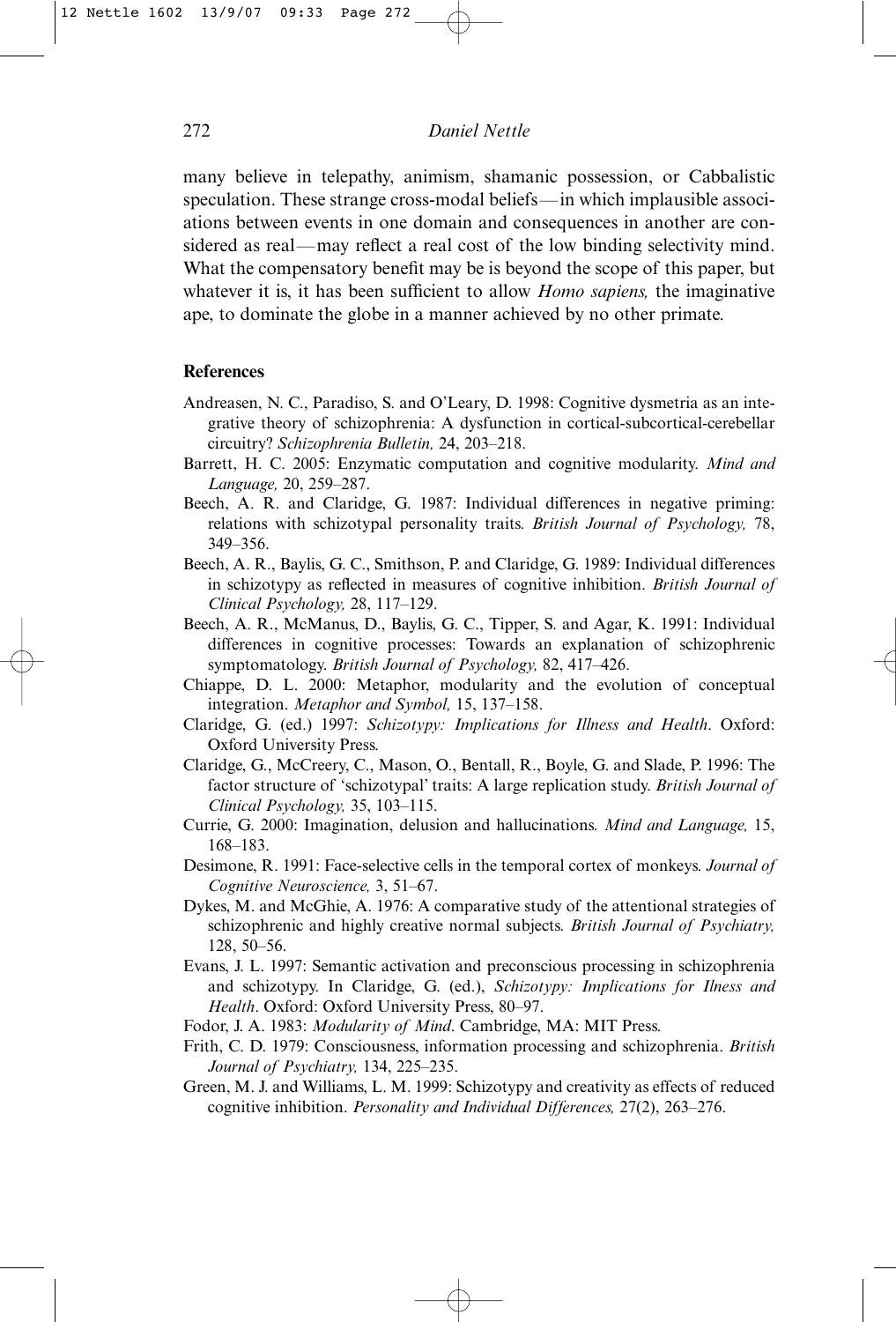- Heston, J. J. 1966: Psychiatric disorders in foster home reared children of schizophrenic mothers. *British Journal of Psychiatry,* 112, 819–825.
- Kanwisher, N. 2000: Domain specificity in face perception. *Nature Neuroscience,* 3, 759–763.
- Karlson, J. L. 1970: Genetic association of giftedness and creativity with schizophrenia. *Hereditas,* 66, 177–181.
- Keefe, J. A. and Magaro, P. A. 1980: Creativity and schizophrenia: An equivalence of cognitive processes. *Journal of Abnormal Psychology,* 89, 390–398.
- Ludwig, A. M. 1988: *The Price of Greatness: Resolving the Creativity and Madness Controversy*. New York: Guilford Press.
- Maher, B. A. 1983: A tentative theory of schizophrenic utterance. In Maher, W. B. (ed.), *Progress in Experimental Personality Research*, Volume 12. New York: Academic Press, 1–52.
- Mason, O., Claridge, G., and Jackson, M. 1995: New scales for the assessment of schizotypy. *Personality and Individual Differences,* 1, 7–13.
- Mednick, S. A. 1962: The associative basis of the creative process. *Psychological Review,* 69, 220–232.
- Mithen, S. 1996: *The Prehistory of the Mind*. London: Thames and Hudson.
- Modell, A. 2003: *Imagination and the Meaningful Brain*. Cambridge, MA: MIT Press.
- Mohr, C., Graves, R. E., Gianotti, L. R. R., Pizzagalli, D., and Brugger, P. 2001: Loose but normal: A semantic association study. *Journal of Psycholinguistic Research,* 30(5), 475–483.
- Nasar, S. 1998: *A Beautiful Mind*. London: Faber and Faber.
- Nettle, D. 2001: *Strong Imagination: Madness, Creativity and Human Nature*. Oxford: Oxford University Press.
- Nettle, D. 2006: Schizotypy and mental health amongst poets, artists and mathematicians. *Journal of Research in Personality*, 40, 876–890.
- O'Reilly, T., Dunbar, R. and Bentall, R. 2001: Schizotypy and creativity: An evolutionary connection? *Personality and Individual Differences,* 31(7), 1067–1078.
- Over, D. E. 2003: From massive modularity to metarepresentation: The evolution of higher cognition. In Over, D. E. (ed.), *Evolution and the Psychology of Thinking*. Hove: Psychology Press, 121–144.
- Richards, R., Kinney, D. K. and Lunde, I. 1988: Creativity in manic-depressives, cyclothymes, their normal relatives, and controls. *Journal of Abnormal Psychology,* 97, 281–288.
- Roth, I. 2003: Just imagine. . .. *Trends in Cognitive Sciences,* 7, 475–477.
- Samuels, R. 1998: Evolutionary psychology and the massive modularity hypothesis. *British Journal for the Philosophy of Science,* 49, 575–602.
- Schuldberg, D. 2000: Six subclinical spectrum traits in normal creativity. *Creativity Research Journal,* 13(1), 5–16.
- Spitzer, M., Braun, U., Hermle, L. and Maier, S. 1993: Associative semantic dysfunction in schizophrenia: Direct evidence from indirect semantic priming. *Biological Psychiatry,* 34, 864–877.
- Stanovich, K. E. and West, R. F. 2003: Evolutionary versus instrumental goals: How evolutionary psychology misconceives human rationality. In Over, D. E. (ed.), *Evolution and the Psychology of Thinking*. Hove: Psychology Press, 171–230.